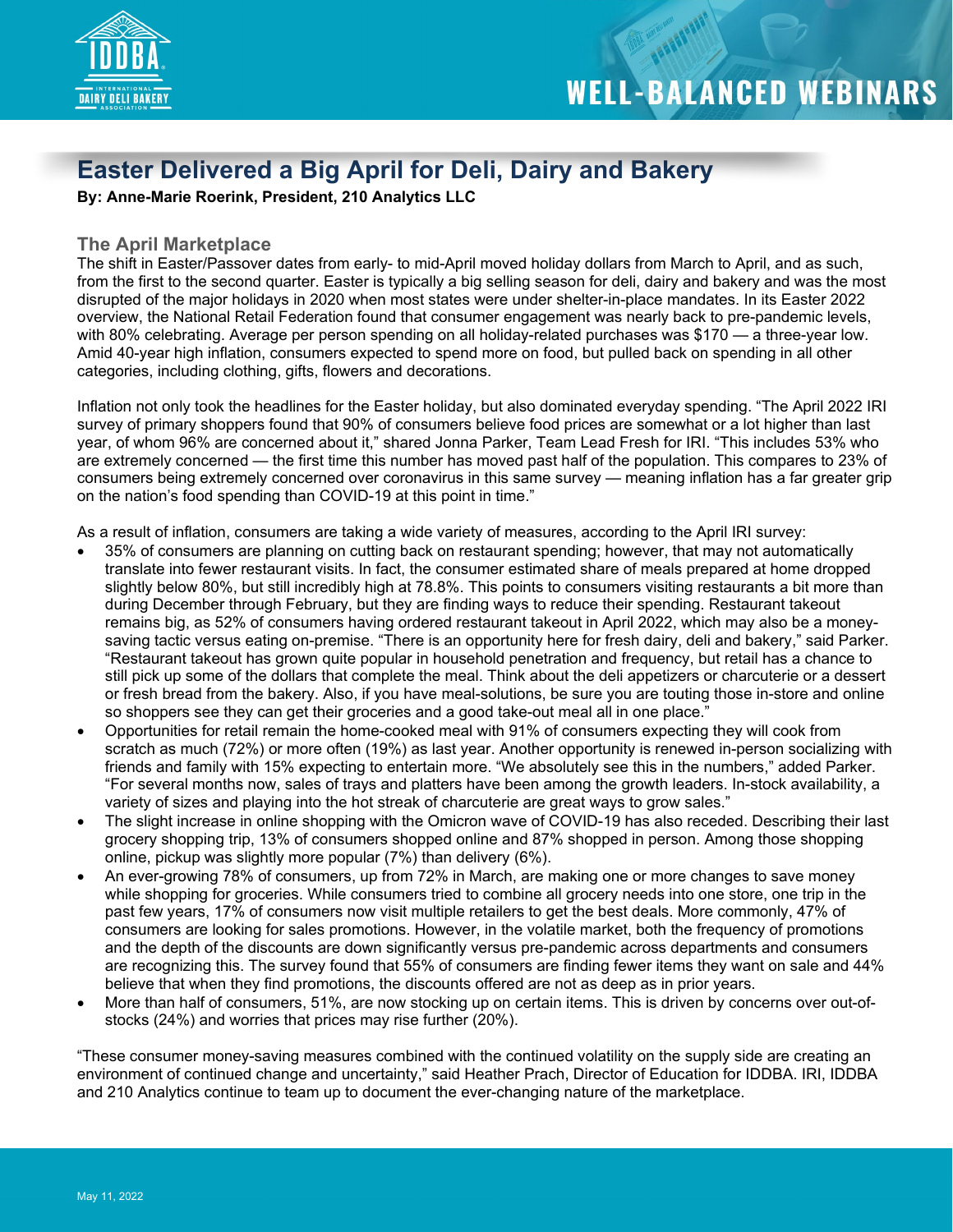

#### **Inflation Insights**

The price per unit across all foods and beverages in the IRI-measured multi-outlet stores, including supermarkets, club, mass, supercenter, drug and military, accelerated further to an increase of 10.7% in the four weeks ending April 24, 2022 ("April") versus the same four weeks in 2021. Inflation was in the double digits in the center of the store as well as in perishables and compared to April 2019, prices across all foods and beverages were up 21.3%.

| <b>Average price/unit</b><br><b>VS. YA</b> | Q1 21   | Q221    | Q3 21   | Q4 21    | Q1 22   | $\sqrt{3}$ Jan 22 | Feb 22   | <b>Mar 22</b> | <b>Apr 22</b> |
|--------------------------------------------|---------|---------|---------|----------|---------|-------------------|----------|---------------|---------------|
| <b>Total food and</b><br>beverages         | $+5.5%$ | $+2.7%$ | $+5.0%$ | $+8.0\%$ | $+9.9%$ | $+9.1%$           | $+10.3%$ | $+10.3%$      | $+10.7\%$     |

Source: IRI, Integrated Fresh, Total US, MULO, average price per unit and % gain versus YA

On a per unit basis, bakery (covering both in-aisle and perimeter baked goods) and deli inflation were right around the average price increase seen across total food and beverages. Dairy inflation was slightly higher in April 2022 versus year ago, at +13.8%. Due to the weight-variability of many non-UPC baked goods, specialty cheeses and deli prepared items, volume is not equivalized across all three spaces.

| Average price/unit vs.<br><b>YA</b> | Q1 21    | Q <sub>2</sub> 21 | Q3 21   | Q4 21   | 2021    | Q1 22    | Apr 22 | Vs. YA   |
|-------------------------------------|----------|-------------------|---------|---------|---------|----------|--------|----------|
| <b>Total bakery</b>                 | $+9.0\%$ | $+3.6%$           | $+4.1%$ | $+7.8%$ | $+6.2%$ | $+8.8%$  | \$3.30 | $+11.3%$ |
| <b>Total deli</b>                   | $+2.1%$  | $+3.8%$           | $+4.3%$ | $+7.2%$ | $+4.4%$ | $+9.9%$  | \$5.53 | $+10.2%$ |
| <b>Total dairy</b>                  | $+3.7%$  | $-0.9%$           | $+3.6%$ | $+4.4%$ | $+2.7%$ | $+12.7%$ | \$3.26 | $+13.8%$ |
|                                     |          |                   |         |         |         |          |        |          |

Source: IRI, Integrated Fresh Total US, MULO

#### **Perishables Performance**

In April, total perishables grew 7.6%, with above-average increases for bakery and refrigerated, which includes dairy. The highest gain versus the pre-pandemic normal was generated by meat, up 24.3% in April of 2022 versus April 2019. The departments still selling more units in April 2022 than they did in April 2019 were deli and produce.

| <b>April 2022</b>   | \$<br>sales | Change<br><b>vs. YA</b> | <b>Change</b><br>vs. 2YA | <b>Change</b><br>vs. 3YA | <b>Unit</b><br>sales | Change<br>vs. YA | <b>Change</b><br><b>vs. 2YA</b> | Change<br>vs. 3YA |
|---------------------|-------------|-------------------------|--------------------------|--------------------------|----------------------|------------------|---------------------------------|-------------------|
| <b>Perishables</b>  | \$25B       | $+7.6%$                 | $+1.6%$                  | $+21.0%$                 | 6.6B                 | $-3.2\%$         | $-9.8%$                         | $+1.0%$           |
| <b>Bakery</b>       | \$3.0B      | $+10.0\%$               | $+12.7%$                 | $+20.2%$                 | 907M                 | $-1.2%$          | $-3.0\%$                        | $-4.1%$           |
| <b>Deli</b>         | \$3.2B      | $+8.1%$                 | $+33.3%$                 | $+19.9%$                 | 586M                 | $-1.9%$          | 15.4%                           | $+4.5%$           |
| <b>Meat</b>         | \$6.5B      | $+7.5%$                 | $-8.2%$                  | $+24.3%$                 | 1.0B                 | $-5.3%$          | $-18.6%$                        | $-0.8%$           |
| <b>Produce</b>      | \$5.7B      | $+4.3%$                 | $+1.3%$                  | $+16.3%$                 | 2.2B                 | $-4.4%$          | $-10.6%$                        | $+4.4%$           |
| <b>Refrigerated</b> | \$6.1B      | $+11.8%$                | $-3.7%$                  | $+23.8%$                 | 1.9B                 | $-1.2%$          | $-12.5%$                        | $+0.0%$           |
| <b>Seafood</b>      | \$493M      | $-11.8%$                | $-0.4%$                  | $+13.0%$                 | 57M                  | $-21.9%$         | $-15.1%$                        | $-9.5%$           |

Source: IRI Integrated Fresh, Total U.S., MULO, fixed and random weight items combined into department views

#### **Dairy Sales**

"The four April weeks generated a little over \$5 billion in dairy sales, an increase of +12.6% year-on-year in addition to being higher than March sales," said Jessica Ives, Professional Development Coordinator with IDDBA. "Also encouraging is the consistency of the weekly sales levels, all at least \$1.2 billion, which means demand is holding strong — certainly when

| <b>Dairy</b>      | <b>Dollar</b><br>sales | Dollars vs.<br>2021 | Units vs.<br>2021 |
|-------------------|------------------------|---------------------|-------------------|
| <b>April 2022</b> | \$5.0.92B              | $+12.6%$            | $-1.1%$           |
| w.e. 4/3/2022     | \$1.226B               | $-0.4%$             | $-12.3%$          |
| w.e. 4/10/2022    | \$1.274B               | $+18.3%$            | $+4.8%$           |
| w.e. 4/17/2022    | \$1.340B               | $+26.2%$            | $+11.2%$          |
| w.e. 4/24/2022    | \$1.192B               | $+7.8%$             | $-6.4%$           |

compared to pre-pandemic levels. Easter week and the week leading up to the holiday were bigger, with robust dollars and unit sales compared to year ago, of course influenced by the later timing."

Milk was easily the biggest seller in April 2022, at \$1.3 billion, up from \$1.2 billion in March. The next biggest sellers were natural cheese and eggs. The latter overtook yogurt with high inflation due to the Avian Influenza epidemic hitting livestock. The price per unit for fresh eggs reached \$3.71, which was up 31.5% versus April of 2021. The two columns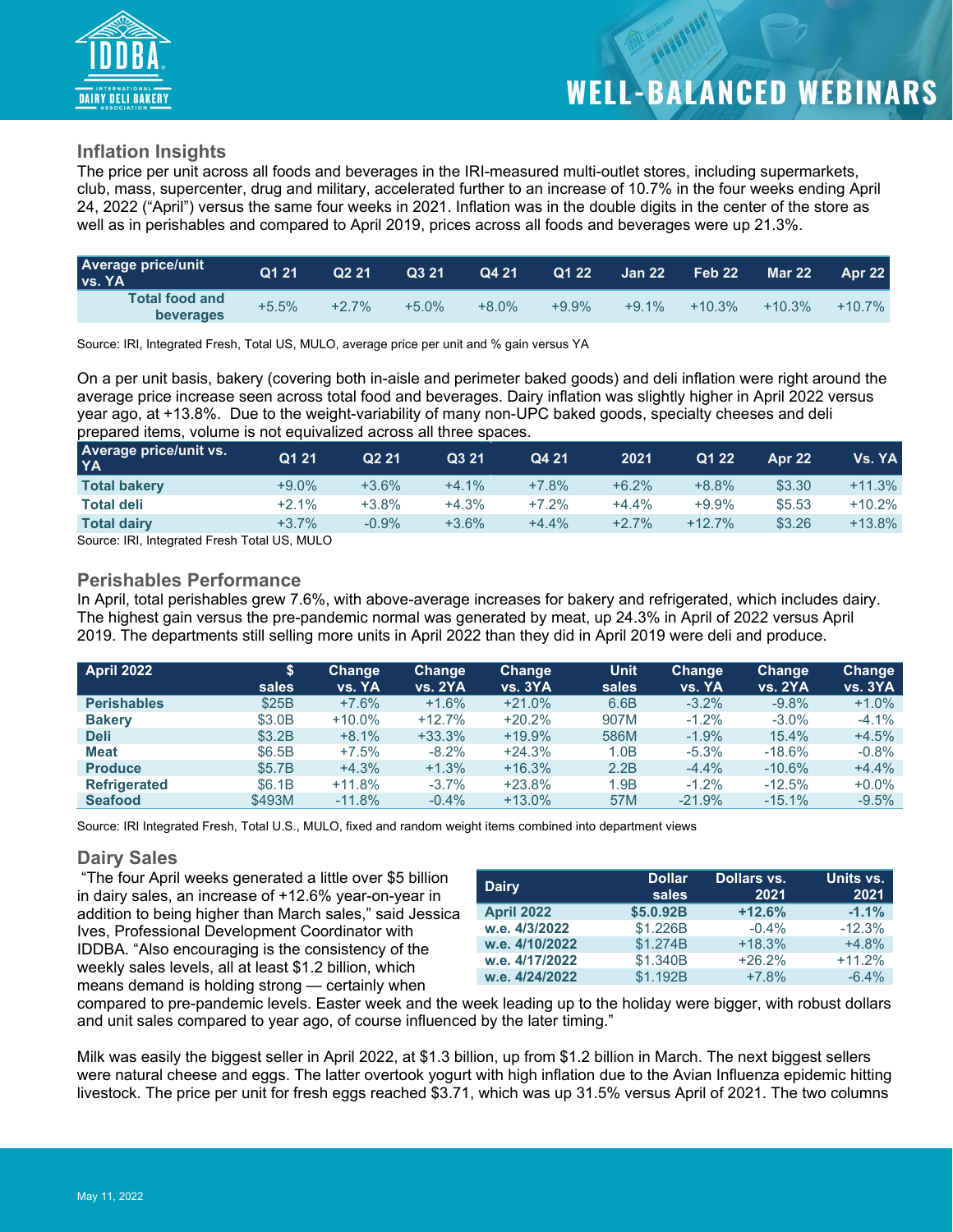

on the far right of the table below show the change versus year ago in dollars and pounds. The difference between the two percentages is a good proxy for the combination of inflation and fewer sales promotions.

|                             |        |        |        |                   |        | Sales vs. YA |          |                |                       |                     |
|-----------------------------|--------|--------|--------|-------------------|--------|--------------|----------|----------------|-----------------------|---------------------|
|                             | 2019   | 2020   | Q1 21  | Q <sub>2</sub> 21 | Q3 21  | Q4 21        | Q1 22    | <b>Apr '22</b> | s <sub>vs</sub><br>YA | <b>Ibs vs</b><br>YA |
| <b>Dairy</b>                | $0\%$  | $+13%$ | $0\%$  | -9%               | $0\%$  | $+1%$        | $+5.0%$  | \$5.1B         | $+12.6%$              |                     |
| <b>Milk</b>                 | $+1\%$ | $+10%$ | $-1\%$ | $-6%$             | $0\%$  | $+1\%$       | $+6.2%$  | \$1.3B         | $+13.1%$              | $-2.3%$             |
| Natural cheese              | $+2\%$ | $+20%$ | $+2\%$ | $-12%$            | $-2%$  | $-2%$        | $-1.0%$  | \$908M         | $+3.8%$               | $+1.5%$             |
| Eggs                        | $-10%$ | $+18%$ | $-2%$  | $-18%$            | $+2%$  | $+5%$        | $+12.8%$ | \$672M         | $+31.8%$              | $-$                 |
| Yogurt                      | $-1\%$ | $+4%$  | $-2%$  | $+5%$             | $+5%$  | $+7%$        | $+7.2%$  | \$662M         | $+8.0%$               | $-2.7%$             |
| Cream/creamers              | $+8%$  | $+15%$ | $+7%$  | $-3%$             | $+4%$  | $+3%$        | $+6.7%$  | \$401M         | $+11.2%$              | $+1.1%$             |
| Butter/margarine            | $+1\%$ | $+17%$ | -7%    | $-25%$            | $-7%$  | $-3%$        | $+2.5%$  | \$401M         | $+20.8%$              | $+1.2%$             |
| Cream cheese                | $+4%$  | $+18%$ | $+9%$  | $-8%$             | $-1\%$ | $0\%$        | $+2.9%$  | \$179M         | $+18.4%$              | $+4.4%$             |
| Processed<br>cheese         | $-3%$  | $+16%$ | $-6%$  | $-14%$            | $-3%$  | $-3%$        | $+0.7%$  | \$169M         | $+5.4%$               | $+1.8%$             |
| Whipped toppings            | $+9%$  | $+22%$ | $+17%$ | $-9%$             | $-2%$  | $+1\%$       | $+2.4%$  | \$119M         | $+12.7%$              | $+6.4%$             |
| Sour cream                  | $0\%$  | $+14%$ | $+1\%$ | $-17%$            | $-4%$  | $+3%$        | $+4.8%$  | \$112M         | $+13.7%$              | $+4.1%$             |
| <b>Desserts</b>             | $+5%$  | $+10%$ | $+7%$  | $+18%$            | 13%    | $+14%$       | $+11.0%$ | \$87M          | $+3.9%$               | $-4.3%$             |
| Cottage cheese              | $-3%$  | $+5%$  | $-4%$  | $-9%$             | $-5%$  | $-3%$        | $+3.0%$  | \$86M          | $+3.7%$               | $-4.6%$             |
| Cheese snack kits           | $+5%$  | $-13%$ | $-12%$ | $+12%$            | $-4%$  | $-3%$        | $+16.6%$ | \$24M          | $+0.8%$               | $-10.8%$            |
| Dairy alternative<br>cheese | $+5%$  | $+30%$ | $-5%$  | $-17%$            | $-3%$  | $-11%$       | $-7.9%$  | \$8M           | $-6.7%$               | $-10.9%$            |

Source: IRI, Total US, Integrated Fresh, MULO, % growth versus year ago

#### **Deli Sales**

"The deli department remained one of the few areas of the store to drive dollars and unit gains," said Prach. "This is a clear signal that consumers are still willing to pay a little more to save a little time, even amid high inflation. Life is back to its pre-pandemic hecticness in addition to people looking for a little help in the kitchen after two years of cooking significantly more than they had been."

| <b>April 2022</b>      | <b>Dollar</b><br>sales | <b>Dollar gains</b><br>vs. 2021 | <b>Dollar gains</b><br>vs. 2020 | <b>Price per</b><br>unit vs. YA |
|------------------------|------------------------|---------------------------------|---------------------------------|---------------------------------|
| <b>Department deli</b> | \$3.2B                 | $+8.1%$                         | $+33.3%$                        | $+10.2%$                        |
| Deli cheese            | \$279M                 | $+1.3%$                         | $-0.4%$                         | $+4.7%$                         |
| Deli entertaining      | \$344M                 | $+6.9%$                         | $+17.9%$                        | $+8.3%$                         |
| Deli meat              | \$595M                 | $+5.5%$                         | $+13.8%$                        | $+13.4%$                        |
| Deli prepared          | \$1.7B                 | $+11.7%$                        | $+66.3%$                        | $+11.4%$                        |

Source: IRI, Total US, Integrated Fresh, MULO, % growth vs YA

#### **Deli Meat**

Deli meat sales (combined fixed and random weight) totaled \$595 million for the four April weeks. While this was certainly an increase in dollars versus year ago, the

growth was fully inflation boosted. Only the week leading up to the holding, the week ending April 10<sup>th</sup>, showed dollar gains above the rate of inflation, at +12.5%.

Indeed, volume sales were down in the tune of -6.9%. This was much higher than the first quarter result when pound sales were down 4.9%.

| Deli meat         | <b>Dollar</b><br>sales | <b>Dollar gains</b><br>vs. 2021 | <b>Price per</b><br>unit vs. YA |
|-------------------|------------------------|---------------------------------|---------------------------------|
| <b>April 2022</b> | \$595M                 | $+5.5%$                         | $+13.4%$                        |
| w.e. 4/3/2022     | \$150M                 | $+4.5%$                         | $+13.3%$                        |
| w.e. 4/10/2022    | \$153M                 | $+14.9%$                        | $+12.5%$                        |
| w.e. 4/17/2022    | \$153M                 | $+6.4%$                         | $+13.3%$                        |
| w.e. 4/24/2022    | \$138M                 | $-3.1\%$                        | $+14.4%$                        |

| Total Deli Meat (FW/RW) |          |          |         |          |          |          | Sales vs. YA |                |          |          |
|-------------------------|----------|----------|---------|----------|----------|----------|--------------|----------------|----------|----------|
|                         | 2019     | 2020     | Q1'21   | Q2 '21   | Q3 '21   | Q4 '21   | Q1 '22       | Apr <b>'22</b> | vs 2021  | vs. 2020 |
| Dollars                 | $+2.1\%$ | $+10.6%$ | $+6.5%$ | $+6.6\%$ | $+2.2\%$ | +6.0%    | $+7.0%$      | \$595M         | $+5.5%$  | $+13.8%$ |
| Volume                  | $+0.0\%$ | $+5.6%$  | $+2.6%$ | $+3.0\%$ | $1.6\%$  | $-3.2\%$ | $-4.9\%$     | 59M            | $-6.9\%$ | $-2.7\%$ |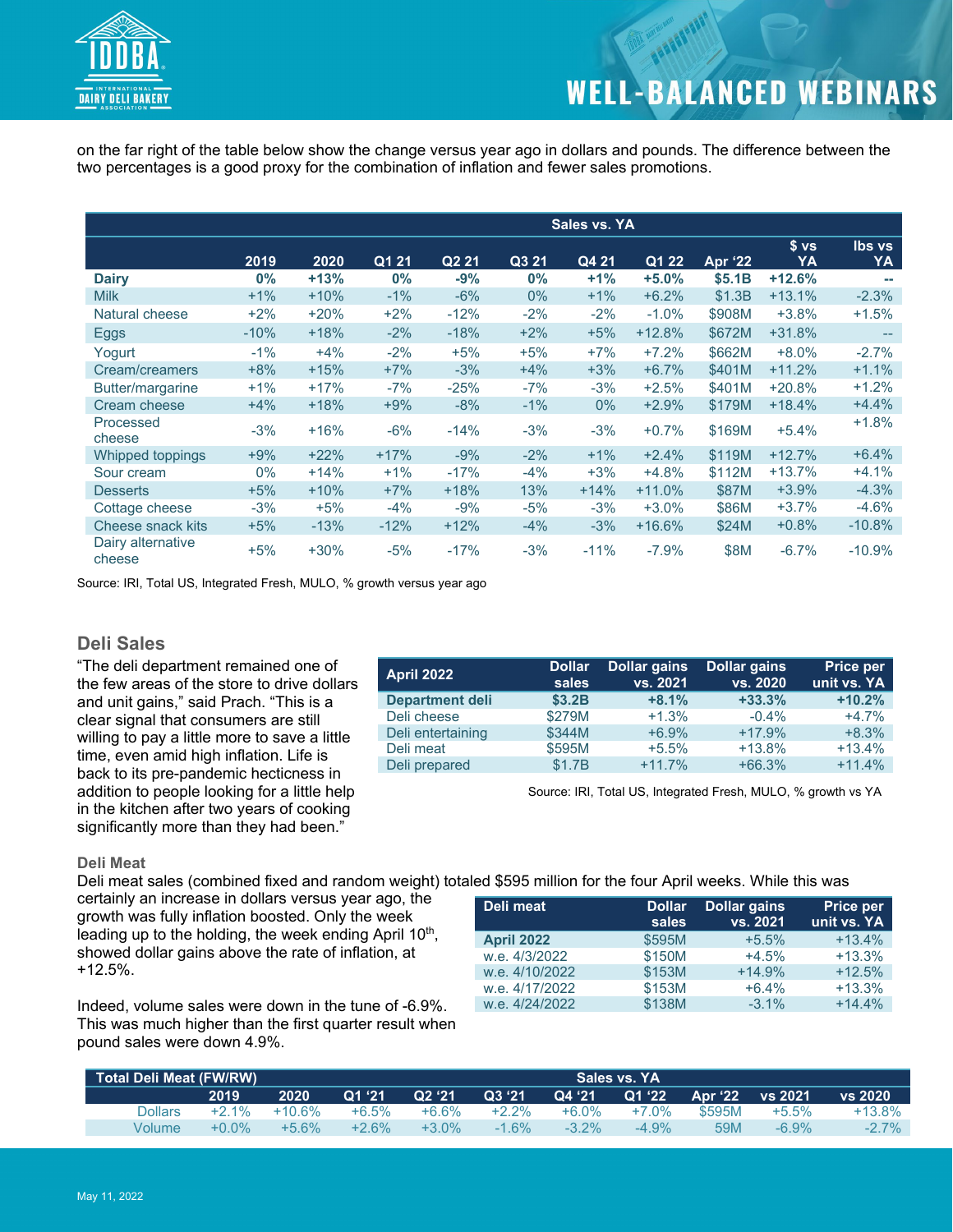

Service deli meat remained the largest of the three areas, but all growth was driven by grab & go and pre-sliced deli meat. Grab & go increased in both dollars and pounds over year ago.

|                | Total Deli Meat (FW/RW) \$ |          |          |                    |          |           |          |         |          |                  |
|----------------|----------------------------|----------|----------|--------------------|----------|-----------|----------|---------|----------|------------------|
|                | 2019                       | 2020     | Q1 '21   | Q <sub>2</sub> '21 | Q3 '21   | Q4 '21    | Q1 '22   | Apr '22 | \$ vs YA | <b>Ibs vs YA</b> |
| Grab &<br>go   | $+23.9%$                   | $+55.5%$ | $+38.7%$ | $+7.7%$            | $+11.6%$ | $+15.9%$  | $+21.6%$ | \$180M  | $+19.5%$ | $+4.1%$          |
| Pre-<br>sliced | $+5.5%$                    | $+20.3%$ | $+13.7%$ | $+4.5%$            | $+5.0%$  | $+12.7\%$ | $+6.0\%$ | \$60M   | $+3.3%$  | $-1.9\%$         |
| <b>Service</b> | $-2.4%$                    | $-1.3%$  | $-3.5%$  | $+6.5%$            | $-1.9%$  | $+1.0%$   | $+1.2%$  | \$354M  | $-0.1%$  | $-12.1%$         |

Source: IRI, Total US, MULO, Integrated Fresh % growth versus year ago, Deli Pre-Sliced Meat includes known deli products based on IRI's Integrated Fresh research process powered in cooperation with IDDBA.

Packaged lunchmeat, usually cheaper on a per-pound basis, had a strong April as well. Dollars increased 15.6% over year ago and are also above the April 2020 levels. Inflation played a big role here also, with pounds down 1.2% yearon-year and 14.2% versus April 2020, one of the peak selling months for packaged lunchmeat in the pandemic.

|                | <b>Packaged lunchmeat</b> |          |          |          |          |          | Sales vs. YA |        |                    |          |
|----------------|---------------------------|----------|----------|----------|----------|----------|--------------|--------|--------------------|----------|
|                | 2019                      | 2020     | Q1 '21   | Q2 '21   | Q3 '21   | Q4 '21   | Q1 '22       |        | Apr $22$ vs $2021$ | vs 2020  |
| <b>Dollars</b> | $-0.6%$                   | $+9.8%$  | $-5.3\%$ | $-4.5\%$ | $+3.7\%$ | $+6.1\%$ | $+11.6\%$    | \$463M | $+15.6\%$          | $+2.0%$  |
| <b>Volume</b>  | $-2.0\%$                  | $+4.4\%$ | -9.6%    | $-5.1\%$ | $+2.8\%$ | $-1.1\%$ | $-1.9\%$     | 81M    | $-1.2\%$           | $-14.2%$ |

Source: IRI, Total US, MULO, Integrated Fresh % growth versus year ago, Deli Pre-Sliced Meat includes known deli products based on IRI's Integrated Fresh research process powered in cooperation with IDDBA.

#### **Deli Cheese**

April 2022 deli cheese sales totaled \$579 million, which was up significantly from \$562 million in March. Sales were up

1.3% over year ago despite very low inflation. "The difference between the holiday week sales, at \$159 million, and the typical weeks shows the impact celebrations can have on deli cheese," said Prach. "This is why so many retailers have self-invented holidays or a 'cheese of the month'-type special, to drive consumer interest and impulse purchases."

| Deli cheese       | <b>Dollar</b><br>sales | <b>Dollar gains</b><br>vs. 2021 | <b>Price per</b><br>unit vs. YA |
|-------------------|------------------------|---------------------------------|---------------------------------|
| <b>April 2022</b> | \$579M                 | $+1.3%$                         | $+4.7%$                         |
| w.e. 4/3/2022     | \$141M                 | $-9.1\%$                        | $+3.4%$                         |
| w.e. 4/10/2022    | \$144M                 | $+6.9%$                         | $+4.1%$                         |
| w.e. 4/17/2022    | \$159M                 | $+12.7%$                        | $+5.5%$                         |
| w.e. 4/24/2022    | \$134M                 | $-4.0%$                         | $+5.9%$                         |

The low inflation resulted in a relatively small gap between dollars and volume.

| Total Deli Cheese (FW/RW) \$ |          |           |           |          |          |         | Sales vs. YA |         |              |               |
|------------------------------|----------|-----------|-----------|----------|----------|---------|--------------|---------|--------------|---------------|
|                              | 2019     | 2020      | Q1'21     | Q2 '21   | Q3 '21   | Q4 '21  | Q1'22        | Apr '22 | <b>vs YA</b> | <b>Vs 2YA</b> |
| <b>Dollars</b>               | $+1.6\%$ | $+16.8\%$ | $+10.0\%$ | $-2.1\%$ | $+0.3\%$ | $+2.5%$ | $-0.4\%$     | \$579M  | $+1.3%$      | $-0.4\%$      |
| <b>Volume</b>                | $+0.2\%$ | $+13.0\%$ | $+5.6%$   | $-6.0\%$ | $-2.1\%$ | $-0.5%$ | $-4.0\%$     | 72M     | $-2.5%$      | $-8.7\%$      |

Grab & go and pre-sliced have been highly successful strategies long before the onset of the pandemic and in April 2022 grab-and-go sales exceeded service sales by \$6 million. However, the largest seller was specialty cheese, reaching \$367 million, which was up from \$352 million in March.

| <b>Total Deli Cheese (FW/RW)</b> |          |          |          |                    |          |         | Sales vs. YA |         |             |                   |
|----------------------------------|----------|----------|----------|--------------------|----------|---------|--------------|---------|-------------|-------------------|
|                                  | 2019     | 2020     | Q1:21    | Q <sub>2</sub> '21 | Q3 '21   | Q4 '21  | Q1 '22       | Apr '22 | $S$ vs $YA$ | Price/Ib vs<br>YA |
| Grab & go                        | $+7.9%$  | $+29.9%$ | $+15.1%$ | $-6.0\%$           | $+2.5%$  | $+4.3%$ | $+5.0%$      | \$88M   | $+4.8%$     | $+3.9%$           |
| <b>Pre-sliced</b>                | $-6.3%$  | $+16.1%$ | $+2.6%$  | $-5.2\%$           | $+1.8%$  | $+7.0%$ | $+4.9%$      | \$33M   | $+5.1%$     | $+4.6%$           |
| <b>Service</b>                   | $-1.5%$  | $+0.6%$  | $-6.2%$  | $+1.2%$            | $-3.1%$  | $-6.3%$ | $-7.1\%$     | \$82M   | $-6.8%$     | $+4.6%$           |
| <b>Specialty</b>                 | $+2.0\%$ | $+18.7%$ | $+14.0%$ | $-2.3%$            | $+0.1\%$ | $+3.7%$ | $-0.7\%$     | \$367M  | $+2.1%$     | $+3.7%$           |

Source: IRI, Total US, MULO, Integrated Fresh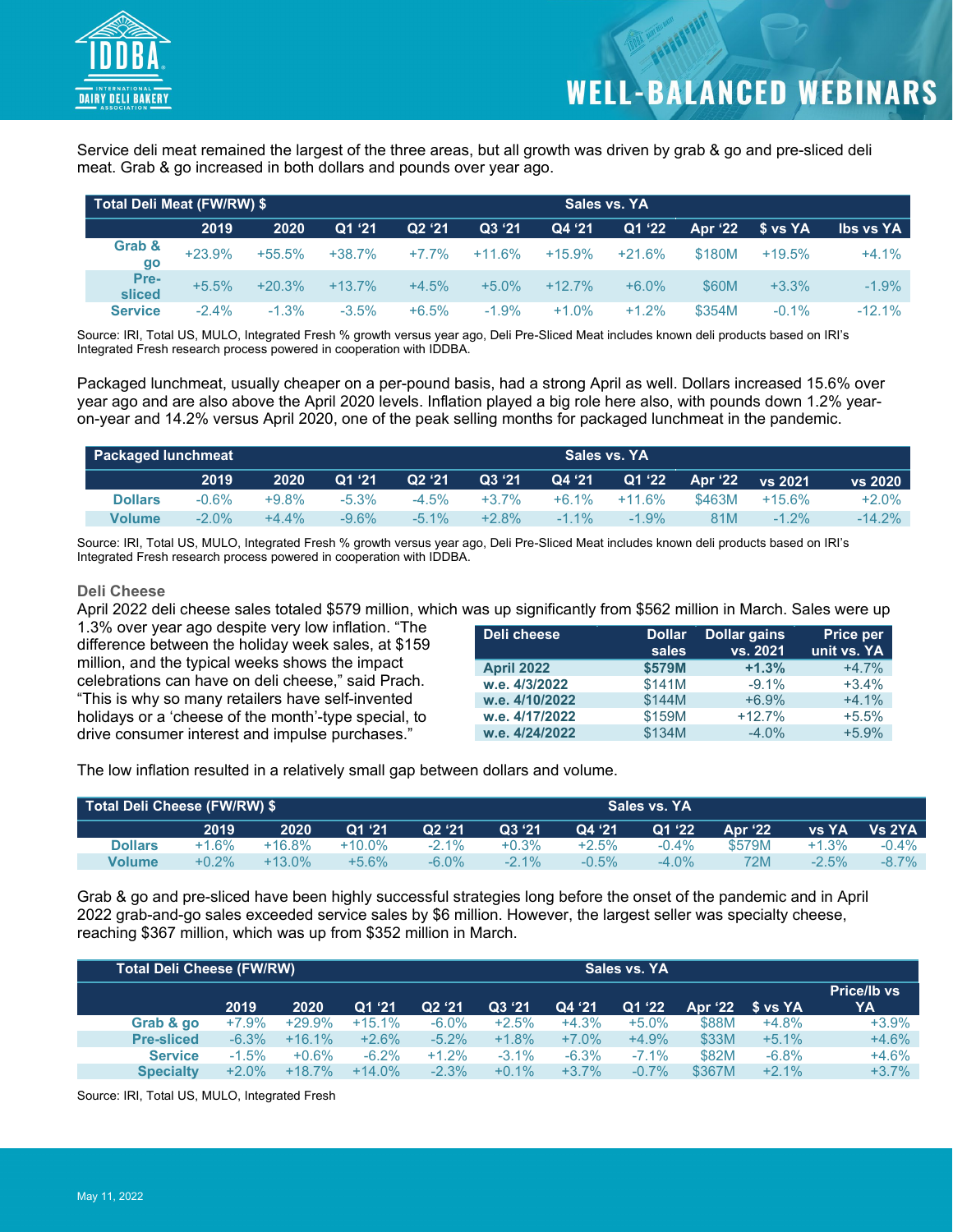

#### **Deli Prepared and Deli Entertaining**

"The April 2022 deli entertaining and deli prepared numbers held up against both 2021 and 2020," said Parker. "Hand-

in-hand with value-added solutions in meat and produce, anything that saves people time and provides an easy entertaining solution is doing very well throughout the store. The large increases versus 2020 have to do with deli entertaining and deli prepared being largely shut down during the early months of the pandemic."

| Deli entertaining | <b>Dollar</b><br>sales | <b>Dollar gains</b><br>vs. 2021 | <b>Dollar gains</b><br>vs. 2020 |
|-------------------|------------------------|---------------------------------|---------------------------------|
| <b>April 2022</b> | \$344M                 | $+6.9%$                         | $+17.9%$                        |
| w.e. 4/3/2022     | \$84M                  | $-1.4\%$                        | $+16.4%$                        |
| w.e. 4/10/2022    | \$86M                  | $+11.3%$                        | $+18.0%$                        |
| w.e. 4/17/2022    | \$93M                  | $+16.8%$                        | $+30.2%$                        |
| w.e. 4/24/2022    | \$82M                  | $+1.6%$                         | $+7.7%$                         |

"Deli-prepared had a tough 2020 and even 2019 was not the banner year we had come to expect from deli prepared the decade prior," added Parker. "However, as consumer mobility has returned with kids back in school, evening

activities being back on, and more and more offices opening back up, the pressure on time is back. With it, growth of deli-prepared food sales is returning. It is important to view the time-saving benefits holistically, to include the ease of planning, shopping, preparation and cleanup. Everything matters."

| Deli prepared     | <b>Dollar</b><br>sales | <b>Dollar gains</b><br>vs. 2021 | <b>Dollar gains</b><br>vs. 2020 |
|-------------------|------------------------|---------------------------------|---------------------------------|
| <b>April 2022</b> | \$1.7B                 | $+11.7%$                        | $+66.3%$                        |
| w.e. 4/3/2022     | \$430M                 | $+11.2%$                        | $+65.4%$                        |
| w.e. 4/10/2022    | \$436M                 | $+16.0%$                        | $+75.8%$                        |
| w.e. 4/17/2022    | \$440M                 | $+12.8%$                        | $+71.1%$                        |
| w.e. 4/24/2022    | \$417M                 | $+7.1%$                         | $+53.9%$                        |

Most areas in both deli entertaining and prepared foods had strong April results, with only a few areas declining in year-on-year unit sales despite the inflationary climate.

| Deli Prepared                    |        |        |        |        |        | Sales vs. YA |        |                |          |                       |
|----------------------------------|--------|--------|--------|--------|--------|--------------|--------|----------------|----------|-----------------------|
|                                  | 2019   | 2020   | Q1 '21 | Q2 '21 | Q3 '21 | Q4 '21       | Q1 '22 | <b>Apr '22</b> | \$ vs YA | <b>Units vs</b><br>YA |
| <b>Deli</b><br>entertaining      | $+5%$  | $+5%$  | $+2%$  | $+9%$  | $+7%$  | $+13%$       | $+10%$ | \$344M         | $+6.9%$  | $-1.3%$               |
| <b>Dips and</b><br><b>sauces</b> | $+7%$  | $+10%$ | $+4%$  | $+1\%$ | $+2%$  | $+6%$        | $+8%$  | \$183M         | $+5.1%$  | $-1.8%$               |
| <b>Spreads</b>                   | $-0\%$ | $+3%$  | $-8%$  | $-2%$  | $-1%$  | $+6%$        | $-1\%$ | \$71M          | $-1.4%$  | $-4.7%$               |
| <b>Trays</b>                     | $+5%$  | $-19%$ | $+1%$  | $+96%$ | $+47%$ | $+65%$       | $+35%$ | \$55M          | $+29.9%$ | $+14.0%$              |
|                                  |        |        |        |        |        |              |        |                |          |                       |
| Deli prepared                    | $+5%$  | $-7%$  | $+1%$  | $+32%$ | $+21%$ | $+20%$       | $+15%$ | \$1.7B         | $+11.7%$ | $+0.3%$               |
| <b>Entrees</b>                   | $+8%$  | $-4%$  | $+13%$ | $+52%$ | $+37%$ | $+33%$       | $+25%$ | \$447M         | $+20.7%$ | $+9.0%$               |
| <b>Prepared meats</b>            | $+3%$  | $-7%$  | $-5%$  | $+17%$ | $+10%$ | $+14%$       | $+9%$  | \$327M         | $+9.4%$  | $+0.2%$               |
| <b>Salads</b>                    | $+3%$  | $-7%$  | $+1\%$ | $+30%$ | $+18%$ | $+23%$       | $+15%$ | \$310M         | $+11.0%$ | $-1.5%$               |
| <b>Sandwiches</b>                | $+4%$  | $-9%$  | $+5%$  | $+52%$ | $+24%$ | $+23%$       | $+17%$ | \$227M         | $+5.9%$  | $-4.6%$               |
| <b>Appetizers</b>                | $+6%$  | $-14%$ | $-10%$ | $+20%$ | $+10%$ | $+12%$       | $+8%$  | \$136M         | $+5.8%$  | $-7.6\%$              |
| <b>Side dishes</b>               | $-1\%$ | $+10%$ | $+6%$  | $+9%$  | $+8%$  | $+5%$        | $+4%$  | \$99M          | $+2.7%$  | $-4.9%$               |
| Soups & chili                    | $+11%$ | $-13%$ | $-6%$  | $+37%$ | $+41%$ | $+31%$       | $+31%$ | \$67M          | $+30.1%$ | $+18.7%$              |
| <b>Pizza</b>                     | $+6%$  | $-9%$  | $-10%$ | $+21%$ | $+12%$ | $+6%$        | $+7%$  | \$55M          | $+9.8%$  | $+6.1%$               |
| <b>Breakfast</b>                 | $+32%$ | $+11%$ | $+11%$ | $+24%$ | $+19%$ | $+6\%$       | $+0\%$ | \$29M          | $-1.6%$  | $-14.1%$              |
| <b>Combo meals</b>               | $+2%$  | $-42%$ | $-35%$ | $+99%$ | $+81%$ | $+12%$       | $+23%$ | \$15M          | $+24.5%$ | $+36.9%$              |
| <b>Desserts</b>                  | $+$ %  | $+$ %  | $-3%$  | 78%    | 39%    | $+18%$       | $+10%$ | \$7M           | $+3.7%$  | $+4.0%$               |

Source: IRI, Total US, MULO, Integrated Fresh, % increase versus same period year ago, deli prepared foods including both fixed and random weight, includes known deli products based on IRI's Integrated Fresh research process powered in cooperation with IDDBA

### **Bakery**<br>Both the

| Both the fresh perimeter and aisle bakery<br>delivered growth in April. Perimeter                              | March 2022 sales         | <b>Dollar</b><br>sales | vs. 2021  | $Lbs*$<br>vs. 2021 | <b>Price per</b><br><b>Ibs vs. YA</b> |
|----------------------------------------------------------------------------------------------------------------|--------------------------|------------------------|-----------|--------------------|---------------------------------------|
| bakery grew dollars and pounds on                                                                              | <b>Bakery department</b> | \$3.0B                 | $+10.0\%$ | $-0.3\%$           | $+10.4%$                              |
| below-average inflation. Inflation of aisle                                                                    | Aisle bakery             | \$1.7B                 | $+10.4%$  | $-1.6%$            | $+12.2%$                              |
| baked goods was 12.2% in April of 2022                                                                         | <b>Fresh bakery</b>      | \$1.3B                 | $+9.5%$   | $+2.2%$            | $+7.2%$                               |
| aspense de Annit OOO de capital de la capital de la capital de la capital de la capital de la capital de la ca |                          |                        |           |                    |                                       |

compared to April 2021, which boosted dollar sales but hurt pound sales.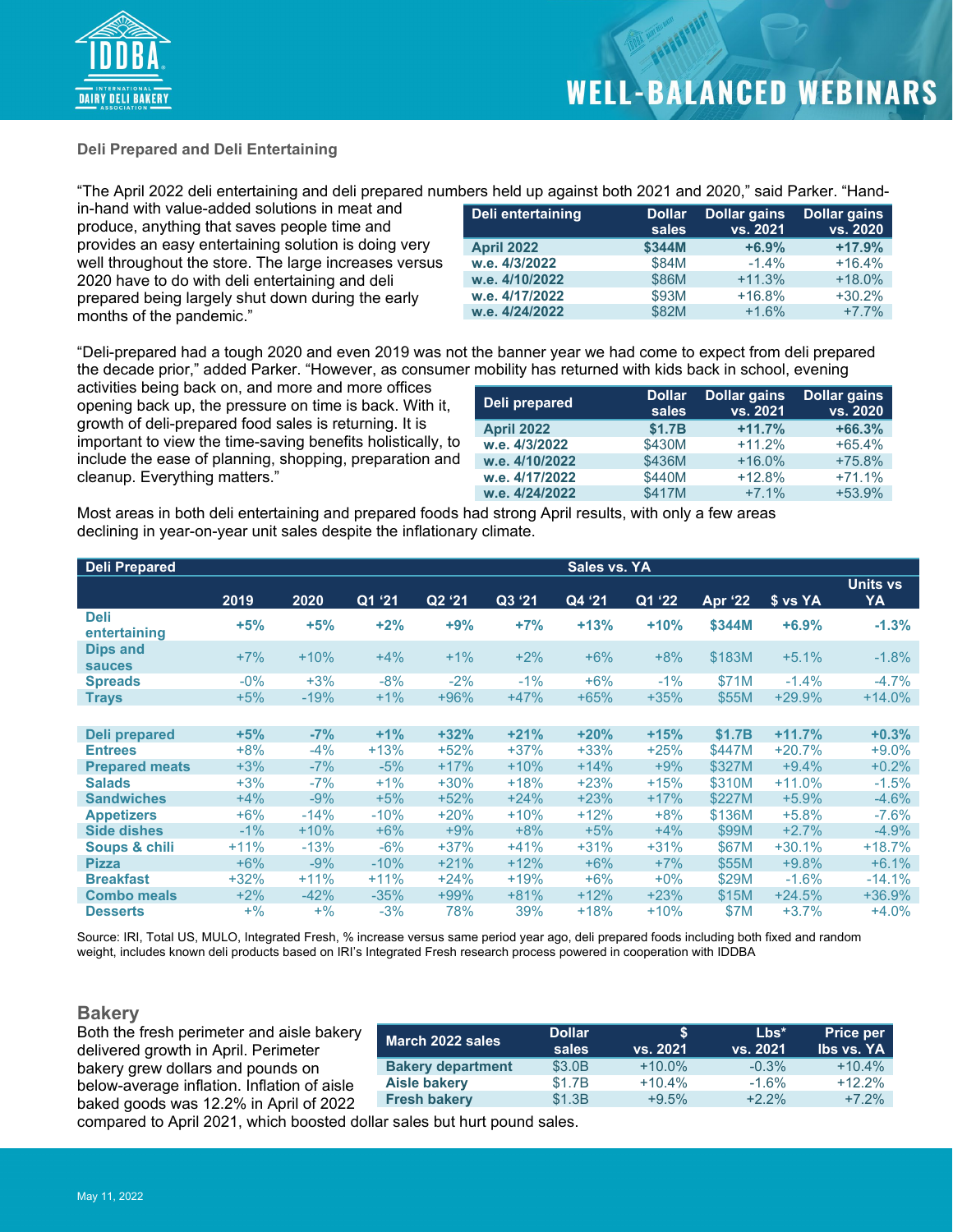

Each of the four April weeks increased in dollars but the unit results were mixed due to the Easter/Passover effect. Easter fell during the first week of April last year, which is why sales during that week are down. But this year's Easter week reached \$813 million, which was more than \$100 million more than the subsequent week

| <b>Bakery</b>     | <b>Dollars</b><br>sales | \$ vs. 2021 | Units vs.<br>2021 |
|-------------------|-------------------------|-------------|-------------------|
| <b>April 2022</b> | \$3.0B                  | $+10.0%$    | $-1.2%$           |
| w.e. 4/3/2022     | \$727M                  | $-0.4%$     | $-7.0\%$          |
| w.e. 4/10/2022    | \$741M                  | $+13.6%$    | $+3.4%$           |
| w.e. 4/17/2022    | \$813M                  | $+21.9%$    | $+5.4%$           |
| w.e. 4/24/2022    | \$708M                  | $+6.0%$     | $-6.0%$           |

— once more demonstrating the impact of holiday Fresh, MULO, % growth versus year ago. \*Where weight is equivalized, excludes some bulk items sold by each.

#### **Center Store Bakery**

Baked goods items found in the "aisle" or center-store area adjacent to the fresh bakery, increased 10.1% in April 2022 versus year ago. Overall unit sales were virtually flat, with some areas up, others down. Center-store Cakes gained the most, at +10.3% in units versus year ago — another sign of the return of gatherings and celebrations.

| <b>Center store baked goods</b> |           |          | <b>Current sales vs YA</b> |                    |          |          |        |             |          |          |
|---------------------------------|-----------|----------|----------------------------|--------------------|----------|----------|--------|-------------|----------|----------|
|                                 |           |          |                            |                    |          |          |        |             |          | Units vs |
|                                 | 2019      | 2020     | Q1'21                      | Q <sub>2</sub> '21 | Q3 '21   | Q4 '21   | Q1 '22 | Apr '22     | \$ vs YA | YA       |
| <b>Breads</b>                   | $-0.2%$   | $+10.1%$ | $-3.5%$                    | $-8.9%$            | $+0.0%$  | $+2.4%$  | $+9%$  | \$712M      | $+10.1%$ | $-0.3%$  |
| Buns & rolls                    | $+1.8%$   | $+16.8%$ | $+3.9%$                    | $-5.8%$            | $-0.4%$  | $+3.8%$  | $+7%$  | \$356M      | $+3.2%$  | $-8.5%$  |
| Snack cakes                     | $+2.6%$   | $+8.5%$  | $+1.9%$                    | $-1.2%$            | $+7.4%$  | $+9.9%$  | $+14%$ | \$108M      | $+17.4%$ | $+0.5%$  |
| Bagels/bialys                   | $+4.4%$   | $+22.7%$ | $+13.8%$                   | $-4.8%$            | $+5.1%$  | $+7.0%$  | $+12%$ | \$106M      | $+15.0%$ | $+6.0%$  |
| Donuts                          | $+0.2%$   | $+13.5%$ | $+4.6%$                    | $-2.8%$            | $-0.4%$  | $+9.2%$  | $+19%$ | \$99M       | $+17.3%$ | $+3.4%$  |
| <b>Muffins</b>                  | $-12.5%$  | $+13.2%$ | $+10.5%$                   | $+22.0%$           | $+15.9%$ | $+26.2%$ | $+20%$ | \$71M       | $+20.4%$ | $+6.1%$  |
| Cookies                         | $+3.1%$   | $+7.9%$  | $-9.3%$                    | $-5.4%$            | $+4.3%$  | $+2.7%$  | $+28%$ | \$64M       | $+30.5%$ | $+6.6%$  |
| <b>English muffins</b>          | $-2.1%$   | $+14.8%$ | $+5.0%$                    | $-13.2%$           | $-1.4%$  | $+0.1%$  | $+5%$  | \$61M       | $+8.8%$  | $-0.8%$  |
| Pastry/Danish/<br>coffee cakes  | $+3.3%$   | $+5.8%$  | $+1.9%$                    | $+4.1%$            | $+10.8%$ | $+11.0%$ | $+13%$ | \$46M       | $+6.1%$  | $-8.3%$  |
| Cakes                           | $+0.3%$   | $+11.1%$ | $+3.6%$                    | $+0.7%$            | $+13.8%$ | $+12.0%$ | $+29%$ | \$35M       | $+25.5%$ | $+10.3%$ |
| <b>Brownies/bars</b>            | $-1.1%$   | $+9.7%$  | $+2.7%$                    | $+7.4%$            | $+19.2%$ | $+6.1%$  | $+13%$ | \$34M       | $+8.0%$  | $-7.9%$  |
| <b>Pies</b>                     | $-2.5%$   | $+15.0%$ | $-1.2%$                    | $+0.1%$            | $-1.3%$  | $-0.3%$  | $-6%$  | \$19M       | $-10.2%$ | $-32.9%$ |
| Wraps/flatbreads                | $-1.2%$   | $+13.5%$ | $+3.7%$                    | $+6.1%$            | $-3.6%$  | $+1.1%$  | $-1%$  | \$19M       | $-0.3%$  | $-6.7%$  |
| <b>Croissants</b>               | $-19.9\%$ | $+13.1%$ | $+15.9%$                   | $+34.4%$           | $+25.1%$ | $+15.0%$ | $+23%$ | <b>\$8M</b> | $+10.3%$ | $-2.2%$  |

Source: IRI, Total US Integrated Fresh, MULO

#### **Perimeter Bakery (including both fixed and random weight)**

April 2022 continued to see great engagement with the perimeter or fresh bakery section. Every area grew dollars, and many grew unit sales as well. These include celebratory items, including cakes and cookies, but also morning bakery, including Danishes, muffins and donuts.

| <b>Perimeter bakery</b>        |          |          |          |          |          | <b>Current sales vs YA</b> |        |                |          |                              |
|--------------------------------|----------|----------|----------|----------|----------|----------------------------|--------|----------------|----------|------------------------------|
|                                | 2019     | 2020     | Q1 '21   | Q2 '21   | Q3 '21   | Q4'21                      | Q1 '22 | <b>Apr '22</b> | \$ vs YA | <b>Units</b><br><b>vs YA</b> |
| Cakes                          | $+2.5%$  | $-2.7%$  | $+7.1%$  | $+23.7%$ | $+13.8%$ | $+15.8%$                   | $+9%$  | \$404M         | $+6.3%$  | $+1.2%$                      |
| Cookies                        | $+6.0%$  | $-2.7%$  | $+2.4%$  | $+21.8%$ | $+15.7%$ | $+19.4%$                   | $+13%$ | \$175M         | $+18.0%$ | $+4.6%$                      |
| Pastry/Danish/<br>coffee cakes | $+7.8%$  | $+2.7%$  | $+9.1%$  | $+17.6%$ | $+16.0%$ | $+14.1%$                   | $+10%$ | \$124M         | $+8.0%$  | $-11.5%$                     |
| <b>Breads</b>                  | $+2.9%$  | $+6.8%$  | $+0.7%$  | $+2.2%$  | $+1.8%$  | $-0.4%$                    | $+1%$  | \$104M         | $+2.6%$  | $-3.2%$                      |
| <b>Muffins</b>                 | $+4.6%$  | $-0.9%$  | $+3.4%$  | $+19.7%$ | $+21.0%$ | $+21.3%$                   | $+19%$ | \$88M          | $+19.2%$ | $+13.0%$                     |
| <b>Donuts</b>                  | $+1.6%$  | $-17.8%$ | $-11.0%$ | $+31.0%$ | $+15.4%$ | $+15.0%$                   | $+17%$ | \$81M          | $+20.9%$ | $+15.7%$                     |
| <b>Pies</b>                    | $+2.2%$  | $-0.7%$  | $+7.2%$  | $+12.5%$ | $+1.8%$  | $+4.5%$                    | $+3%$  | \$71M          | $+0.9%$  | $-24.2%$                     |
| Buns & rolls                   | $+1.5%$  | $-2.6%$  | $-5.7\%$ | $+9.9%$  | $+10.6%$ | $+8.9%$                    | $+9%$  | \$69M          | $+9.7%$  | $+3.4%$                      |
| Croissants                     | $+25.6%$ | $+14.0%$ | $+14.7%$ | $+24.1%$ | $+19.4%$ | $+20.7%$                   | $+21%$ | \$44M          | $+17.2%$ | $+11.0%$                     |
| Brownies/bars                  | $+6.5%$  | $+2.2%$  | $+15.3%$ | $+26.7%$ | $+19.2%$ | $+2.4%$                    | $-5%$  | \$25M          | $+0.6%$  | $-1.9%$                      |
| Wraps/flatbreads               | $+3.7%$  | $+10.1%$ | $+7.2%$  | $+7.7%$  | $+7.7%$  | $+9.3%$                    | $+10%$ | \$23M          | $+10.1%$ | $+1.4%$                      |
| <b>Bagels/bialys</b>           | $+6.0%$  | $-8.8%$  | $-11.8%$ | $+14.0%$ | $+19.3%$ | $+17.7%$                   | $+20%$ | \$21M          | $+22.4%$ | $+22.2%$                     |
| <b>Specialty</b><br>desserts   | $+7.6%$  | $-30.4%$ | $-18.0%$ | $+37.0%$ | $+25.5%$ | $+27.2%$                   | $+13%$ | \$10M          | $+6.5%$  | $+32.0%$                     |